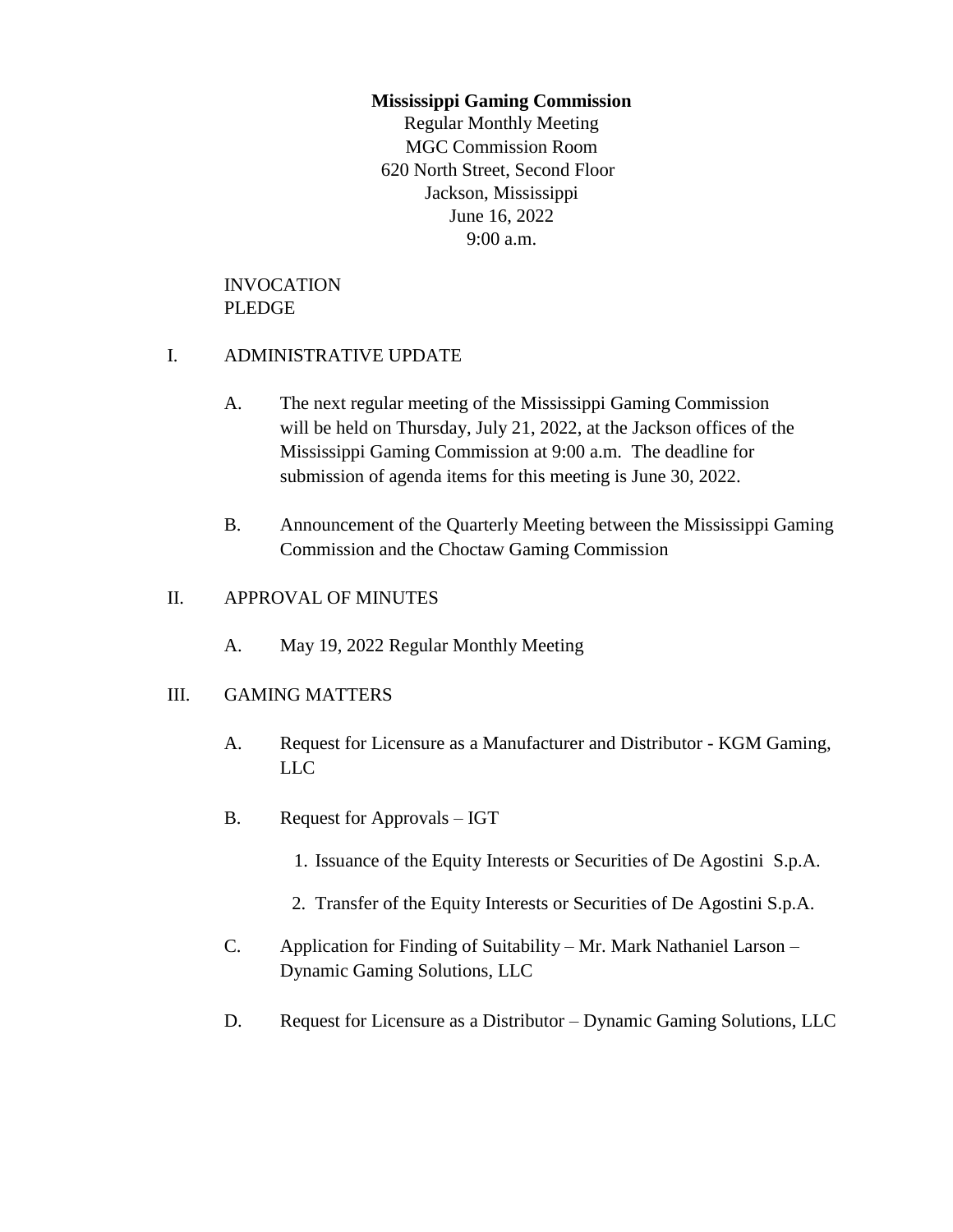#### MISSISSIPPI GAMING COMMISSION June 16, 2022 Page 2

- E. Request for Approvals Japan Cash Machine Co., Ltd. and JCM American Corporation
	- 1. Exemption from 13 Mississippi Administrative Code Part 2 Rule 8.5(a) and (b) - Corporate Licensees
	- 2. Request for Licensure as a Manufacturer Japan Cash Machine Co., Ltd.
	- 3. Exemption from Mississippi Code Annotated §75-76-207(1) and (4) (1972)
	- 4. Request for Licensure as a Manufacturer and Distributor JCM American Corporation

5a.Continuous Approval of Public Offerings and/or Private Placements

- b. Pledges of Equity Interests or Securities
- c. Imposition of Equity Restrictions including Negative Equity Pledges
- d. Guarantee of Securities and Hypothecation of Assets
- F. Request for Approvals SW Gaming LLC d/b/a Harlow's Casino Resort & Spa and Magnolia Hill, LLC d/b/a Riverwalk Casino and Hotel
	- 1. Request for Licensure as an Operator SW Gaming LLC
	- 2a. Continuous Approval of Public Offerings and/or Private Placements
	- b. Pledges of Equity Interests or Securities
	- c. Imposition of Equity Restrictions including Negative Equity Pledges
	- d. Guarantee of Securities and Hypothecation of Assets
- G. Applications for Findings of Suitability (Sportradar Solutions LLC)
	- 1. Mr. Jorn Arne Rees
	- 2. Mr. Jeffery William Yabuki